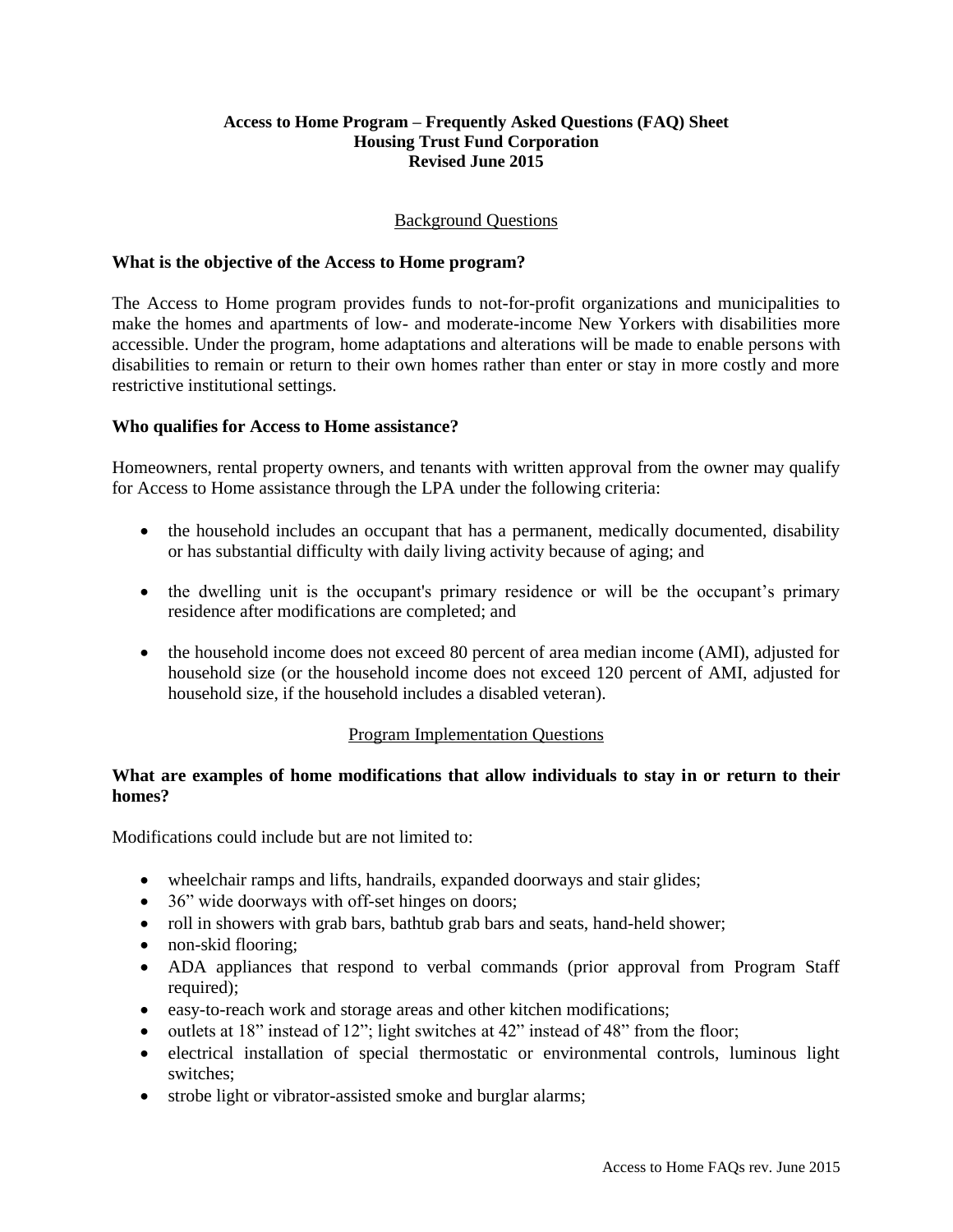- re-locating a bathroom or bedroom to the first floor;
- generator with backup documentation from local power authority and personal physician (prior approval from Program Staff required);
- low-cost measures such as traction tape on stairways, levered door handles or additional outside lighting.

All adaptations should meet the individualized needs of the occupants of the unit that requires the modifications.

# **How will modifications performed or installed by the LPAs be prioritized in a home?**

HTFC requires LPAs to specify the methodology they will follow for prioritizing modifications within each unit in the program. LPAs must establish priorities that ensure that only work needed to meet accessibility goals is performed and that assistance is provided to as many eligible persons as possible.

### **Will there be ongoing Technical Assistance?**

Yes. Access to Home program staff provides technical assistance as requested by participants in the program. HCR also offers pre-application technical assistance and an exit conference for applicants that did not receive funding. Additional training opportunities are posted on the HCR website at [www.nyshcr.org.](http://www.nyshcr.org/)

### **What is the deadline for completing activities performed under the Program Agreement?**

All contract activities must be completed within two years of executed contract. The calendar date will be set by the Office of Community Renewal (OCR).

#### **What restrictions will apply to those individuals receiving Access to Home assistance?**

Any property receiving Access to Home program assistance must be reserved for occupancy by households with incomes at or below 80 percent of the area median income (or 120 percent of AMI if the household includes a disabled veteran) for a period of five years. Rental units that become vacant during that period must be affirmatively marketed to low-income persons with disabilities.

### **Are units receiving supportive services from another agency (e.g., OMH, OPWDD or DOH) eligible for assistance?**

Access to Home must not be used to subsidize services that are available from other programs or service providers. In some situations Access to Home may be able to provide environmental modifications to supportive service units. Technical assistance from Access to Home program staff should be requested before an application that targets such housing is submitted.

# **Will private landlords be required to contribute to the cost of installing permanent modifications to their property?**

No. Private building owners are not be required to match any of the funds expended in their building(s) for modifications that enable persons with disabilities to remain in their apartments. However, if the person(s) with the disability vacates the modified unit it must be made available to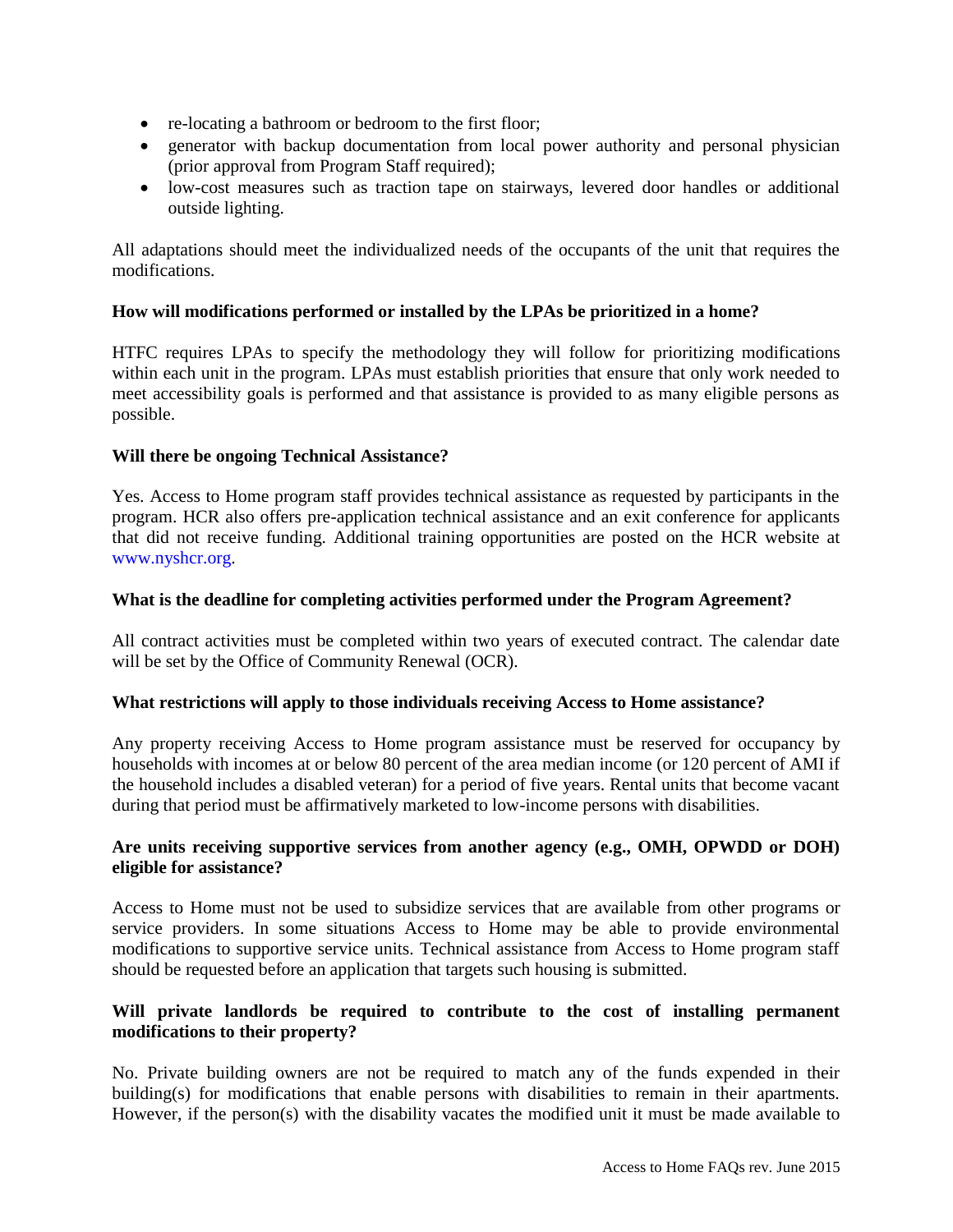persons with disabilities for a period of five years from the date the work is completed.

## **Can Access to Home funds be used to cover the LPA's administrative costs?**

As permitted by statute, up to 7.5 percent of the grant may be used to cover approved LPA administrative costs.

# **Can Access to Home funds be used for new construction?**

No. New construction is not permitted with Access to Home funds. Small additions to an existing structure that permit installation of accessibility modifications and enable the customer to remain in or return to the unit are allowed on a situational basis. The LPA should request technical assistance from the Access to Home program staff prior to approving small additions.

# **Can a not-for-profit agency, acting as an Access to Home LPA, allocate funds to modify dwelling units that it owns?**

An LPA may allocate funds to improve a property that it owns under certain circumstances. The work must be consistent with the LPA's Administrative Plan and it must be necessary to meet the goals of the program. There must also be a public disclosure to the community that the LPA is doing this, and prior approval by the Access to Home program staff is required.

# **Can Access to Home funds be used to install an elevator in an existing FmHA 515 project (often 2 stories with no elevator)?**

Whether or not this is an eligible measure depends on what obligations the building owner is under and if there are a significant number of eligible tenants residing in the building that will benefit from a measure that could be very costly. The limit of \$25,000 per eligible unit applies in this situation.

### **Must residential units assisted with Access to Home funds be reserved for occupancy by lowincome households?**

Yes. Any residential unit assisted with Access to Home funds that becomes vacant during the fiveyear regulatory term must be reserved for occupancy by households with incomes at or below 80 percent of AMI (or 120 percent of AMI if the household includes a disabled veteran), adjusted for family size, and be affirmatively marketed to persons with disabilities. Compliance with the income targeting plan proposed in the application is required only for the initial occupancy of the unit.

# **Are there any additional restrictions on assisted rental units, or obligations that applicants incur when assisting residential units with Access to Home funds?**

Rental properties must remain affordable to low-income households for five years, must be affirmatively marketed to persons with disabilities, and must be maintained in a safe and habitable condition during the regulatory term. Accessibility modifications installed with Access to Home funds may not be removed or altered without prior approval from Access to Home program staff.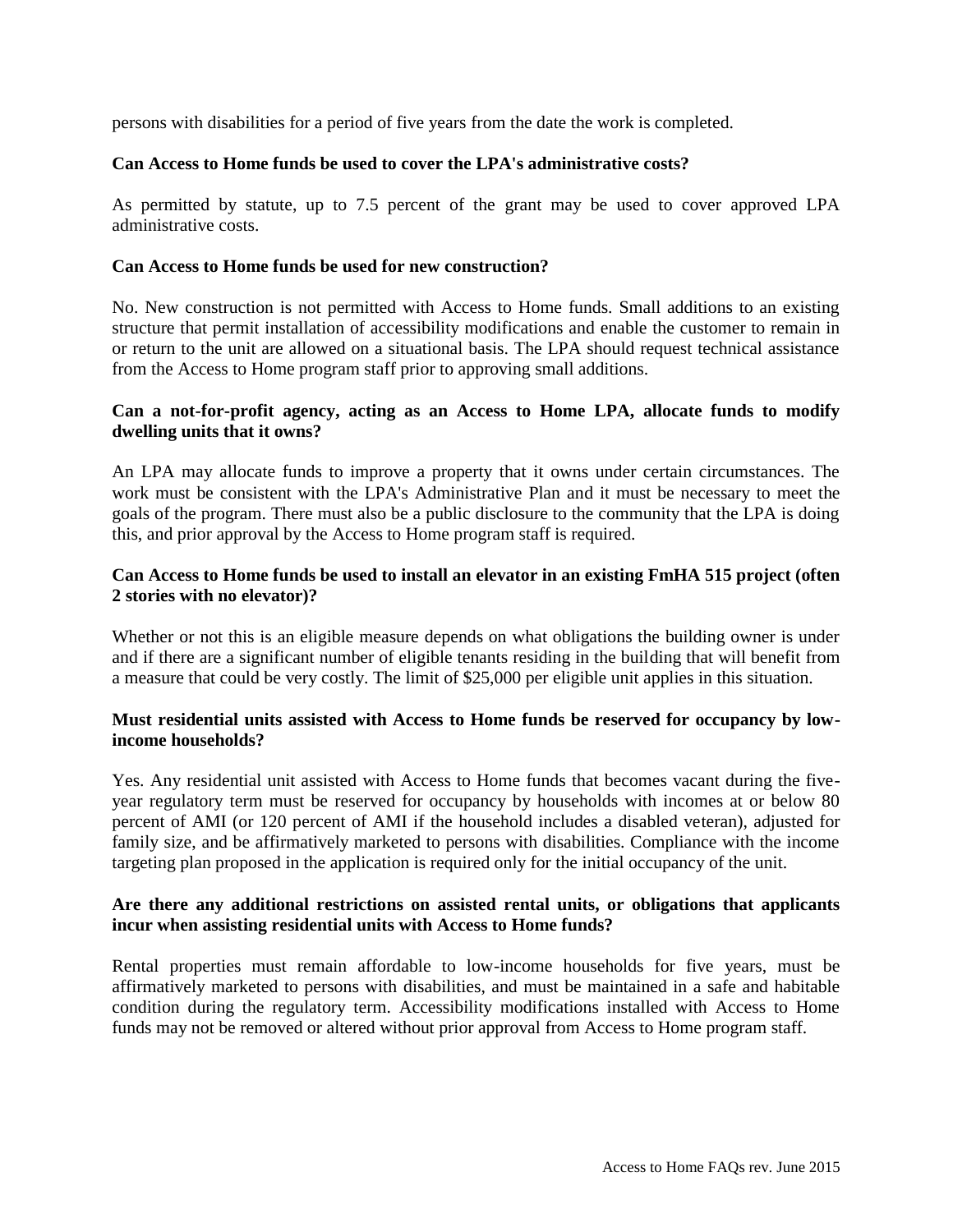# **Can Access to Home fund lead paint hazard control measures and other health and safety measures work?**

Health and safety measures are eligible expenses, but only with respect to the immediate work area where modifications are being installed. The LPA should locate other sources of funds, such as Weatherization Assistance or HOME funds, to provide energy conservation and/or to mitigate lead based paint or other health and safety hazards unrelated to the accessibility modifications being made. Access to Home funds may be used for lead paint hazard control measures in the work areas being modified for accessibility. Applicants must adopt a deferral policy that states that assistance will not be provided to units where serious health or safety issues are present that are beyond the scope of the Access to Home program.

### **Do HUD Lead Paint Hazard Control Rules apply?**

No. Since the Access to Home program is not funded with federal funds, HUD Lead Paint Hazard Control Rules do not apply. The Access to Home program is intended to provide accessibility modifications, not to address extensive housing rehabilitation needs. However, lead-based paint can be a serious danger particularly to young children, so for any dwelling unit occupied by children under the age of six, all work performed for accessibility modifications shall be done so using HUDand EPA-approved lead safe work practices. This includes conducting paint testing of surfaces to be disturbed (or presuming the presence of lead paint), conducting interim control measures in the work area, notifying occupants of the presence of lead paint hazards, and conducting clearance examinations. Work done must be performed in a manner which does not present any undue risks to occupants or the workers. Finally, the LPA must comply with all applicable local laws and ordinances concerning lead hazard control.

# **Does the EPA Renovation, Repair and Painting Rule (RRP) Apply?**

Yes. the EPA's Renovation, Repair and Painting Rule (RRP) requires contractors or firms performing renovation, repair, or painting projects that disturb lead-based paint in homes built before 1978 to be certified or use certified renovators trained by EPA-approved providers and follow leadsafe practices. More information is available at [http://www2.epa.gov/lead/renovation-repair-and](http://www2.epa.gov/lead/renovation-repair-and-painting-program)[painting-program.](http://www2.epa.gov/lead/renovation-repair-and-painting-program)

#### **Who pays for lead testing or other costs for units that do not go forward?**

These costs must either be funded from other sources or from Access to Home administrative funds.

### **Where should LPAs draw the line on deferral policies? Are there some conditions that can be left as is to allow the accessibility work to proceed?**

Health and safety considerations shall be the determining factor in deciding whether a job is to be deferred until other work is completed. Access to Home work should not proceed if a discernible health and safety hazard(s) beyond the Access scope of work is present in the unit. Other funds will need to be found to mitigate the hazard(s) before Access to Home modifications can proceed.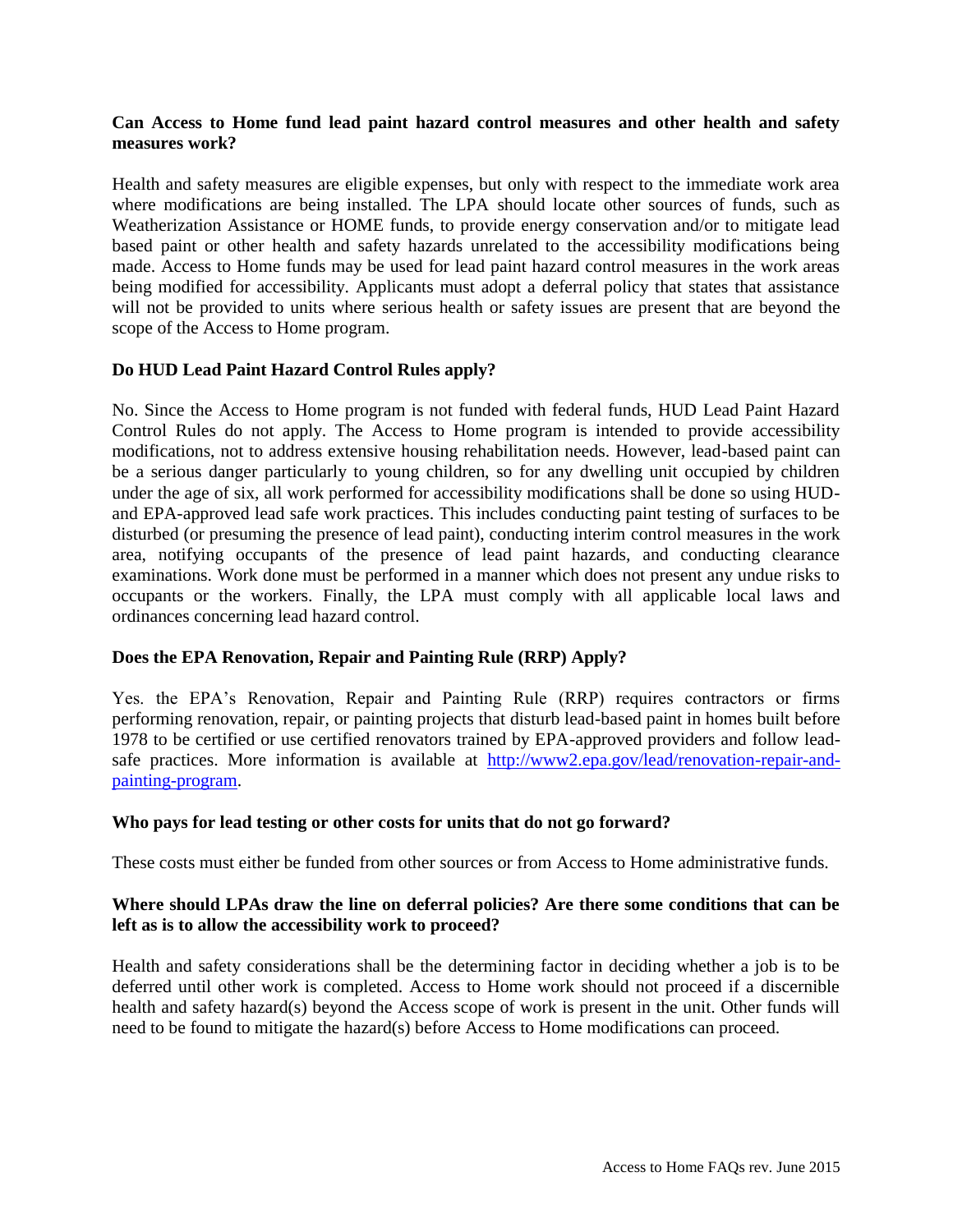# **Are LPAs allowed to complete work on part of a dwelling unit but leave another part unfinished?**

If the project can be completed in compliance with all applicable codes and ordinances and the unfinished space does not present a hazard to occupants or users of the building this may be an acceptable practice. However, this can only be done when the investment of Access to Home funds will result in a safe and habitable unit for the person with a disability.

### **Are the costs of architectural services eligible?**

Yes. The architectural services are an eligible cost provided that it is necessary and appropriate to the work being done.

### **How quickly will payments be made under the Access to Home Program?**

HTFC will make payments to LPAs through an automated deposit system. Normally, this process, from receipt of an LPA payment request to payment, can be accomplished within two weeks.

### **What kind of documents must the LPA submit to substantiate work costs?**

A **Set up Form** must be submitted to Access to Home program staff for each project before the LPA commences work on the unit and before any request for disbursement is submitted. Work may not commence until the Set up Form is approved by Access to Home program staff. The Set up form should only be submitted after the LPA has executed a written agreement with the property owner to do the specific work.

LPAs may draw funds after work is completed by submitting an Access to Home **Disbursement Request**. Funds may only be requested for costs that have been incurred and must be accompanied by **Project Detail Sheets** including "before and after" photographs of the work, invoices, and receipts. Disbursement Requests submitted without photographs documenting the modifications made will be rejected and returned to the LPA.

These forms and their instructions are available on the HCR website: [http://www.nyshcr.org/Forms/AccessToHome/.](http://www.nyshcr.org/Forms/AccessToHome/) Copies of work write-ups, staffing records, invoices for materials and labor, cancelled checks and any LPA inspection reports of the completed work shall be maintained in LPA files for periodic inspection by OCR field staff.

#### **What documentation is needed to show that consumers are disabled?**

The LPA must rely on information or referrals from the appropriate partner service agencies. Procedures for determining extent of disability must be described in the Administrative Plan submitted by the LPA as part of their application for funding.

#### **Are there design standards that are applicable to the Access to Home Program?**

HCR/HTFC design standards do not apply to Access to Home projects. The LPA must ensure that all work that is done meets all applicable codes and standards. Applicants are encouraged to follow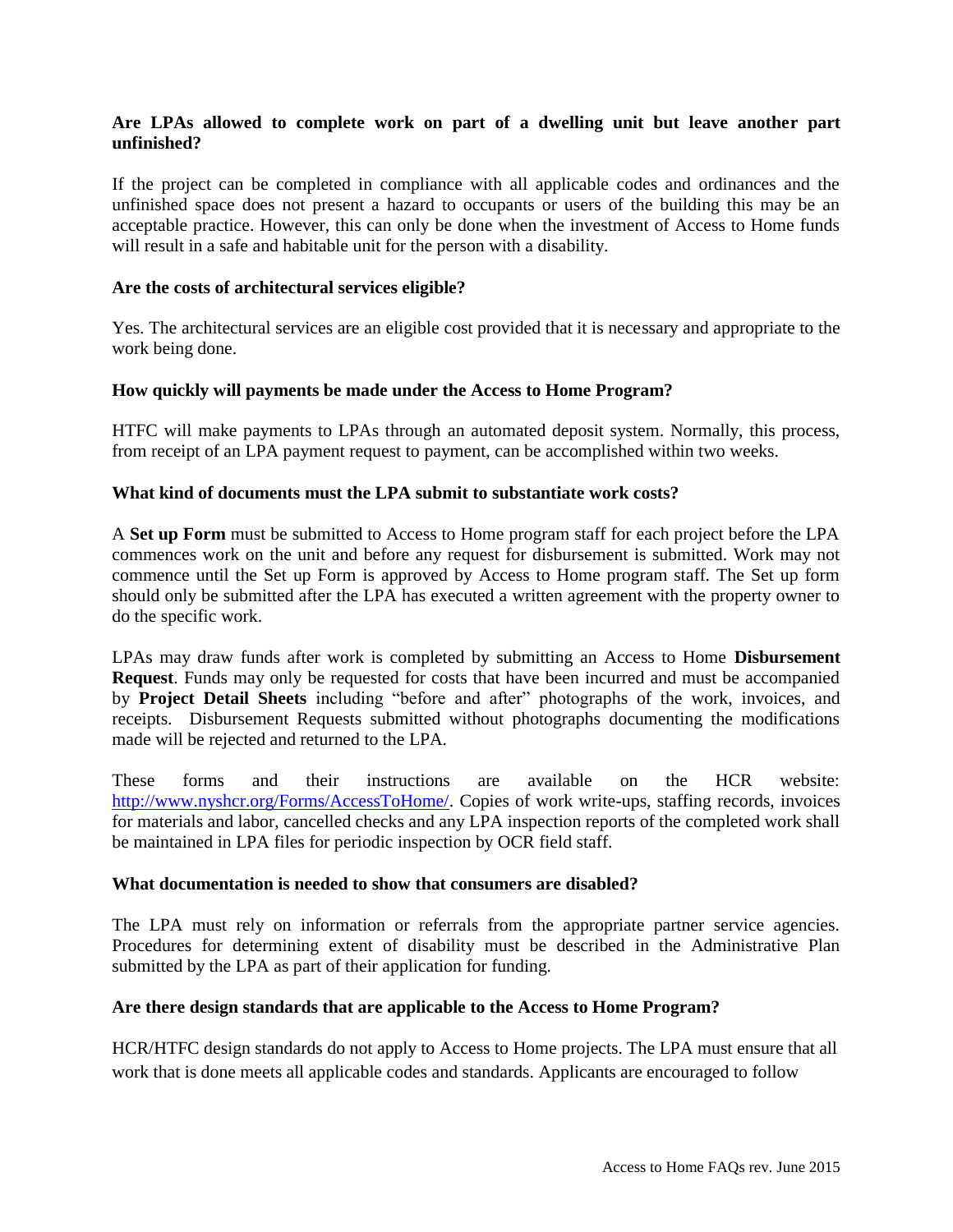Universal Design principles in installation of accessibility modifications. HTFC may assist an LPA in developing guidelines as part of ongoing technical assistance activities.

# **Are LPAs required to get bids for Access to Home work?**

Yes. While formal public bidding is not required for Access to Home, LPAs will be required to obtain a minimum of two bids for each separate project in order to establish the reasonableness of modification costs.

# **Are there adjustments for regional high costs areas in terms of the grant limits?**

No.

# **Must assisted units meet Housing Quality Standards (HQS) or some other standard?**

Work performed with Access to Home funds must meet all applicable codes and regulations upon completion. The unit must be safe and not contain any health or safety hazards after the work is completed. If other work unrelated to the accessibility modifications is needed, other funds must be used to provide the repairs before Access to Home funds are spent on that unit, and requirements associated with the other funding source must be met.

### **Can Funds be used for manufactured (mobile) home replacement?**

No. Manufactured (mobile) home replacement is not an eligible expense for the Access to Home program. However, appropriate modifications to manufactured homes, such as the installation of ramps and kitchen and bathroom modifications, are permitted where feasible.

### **In addition to the cost of modifications, can Access to Home funds be spent on related staff activities?**

Up to 7.5 percent of the grant may be used to cover approved LPA administrative costs. These costs are defined as the cost of running the Program. Up to 5 percent of project costs may be used to cover approved project delivery expenses. These costs are defined as non-construction costs or fees incurred specific to the project.

# **What are examples of allowable project delivery costs?**

The Access to Home Program permits LPAs to incur very limited project delivery costs. Project delivery costs related to the repairs for a specific building or client. Total delivery costs may not exceed five (5) percent of the Access to Home funds utilized for the specific project. Examples of project delivery costs can include:

- staff time directly related to qualifying individuals or households for assistance;
- site visits to determine the extent and the type of accessibility modifications necessary;
- writing specifications, obtaining, evaluating and awarding contractor bids;
- interim and final inspections of the work; and
- health and safety tests such as that for lead clearance.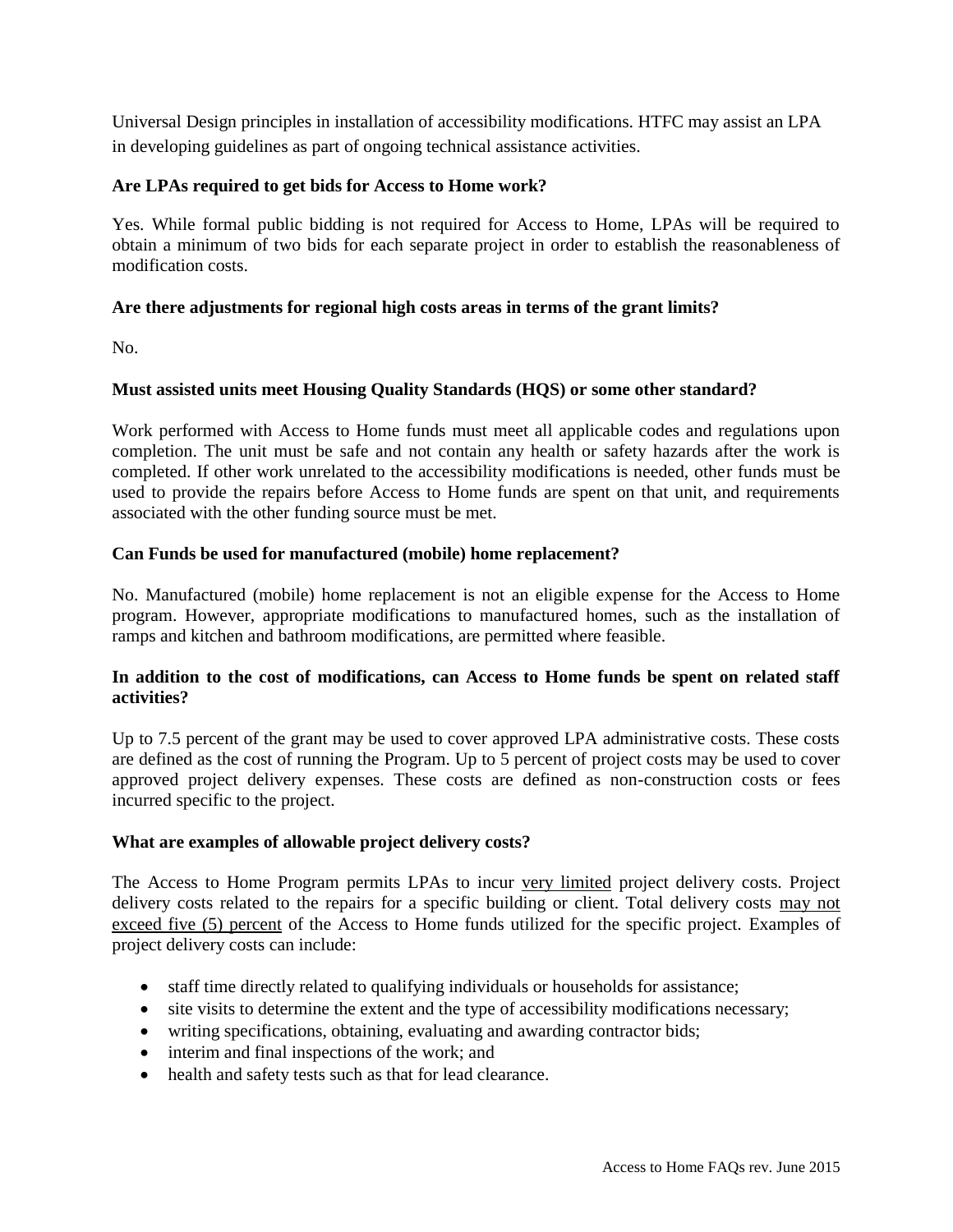Please note that this is not an all-inclusive list of allowable project costs.

Any work performed for a unit that falls out of the program or does not proceed for some reason is not eligible for reimbursement as a project deliverable but must be taken from the 7.5 percent administrative allowance. Documentation of these expenses is required for reimbursement.

# **If the project cost exceeds \$25,000 can the owner be required to provide the balance?**

Rental property owners can contribute to costs in excess of \$25,000, but a contribution from lowincome owners or tenants is prohibited.

### **Are all direct project costs subject to the \$25,000 limit?**

Yes. Administrative funds are not included in the limit. However, project delivery funds are part of the \$25,000 limit per unit.

#### **Is there a percentage cap on program delivery?**

Yes. Program costs should be held no more than 5 percent of total delivery costs. Payments are reviewed for reasonableness, and all payment requests require invoices and receipts.

#### **Are relocation expenses eligible costs?**

If there is a need for short-term relocation while the work is being completed in the unit, those costs are eligible project costs. However, the LPA must receive approval from Access to Home Program staff prior to incurring this cost. Incurring this cost prior to approval may result in the funds not being reimbursed by the OCR.

# **How will HTFC ensure that LPAs follow through on transition and diversion?**

Successful LPA applicants will include in their Administrative Plan a description of the process through which it will carry out its proposed transition and diversion activities. This process will be included in the eventual Program Agreement. Periodic field monitoring by Access to Home program staff will ensure that programs are administered in accordance with the Administrative Plan.

#### **Will advances of funds be permitted?**

There are no advances of funds. All payments will be on a reimbursement basis.

#### **Will progress payments be allowed?**

For larger buildings, or projects involving multiple trades or contractors, partial payments may be provided according to a schedule of work as agreed to by the LPA and Access to Home program staff.

# **Is it permissible for an LPA to use a contractor/service provider who has an existing contractual relationship with the assisted household?**

Yes. However the Access to Home funds will not be allowed to subsidize or replace services and/or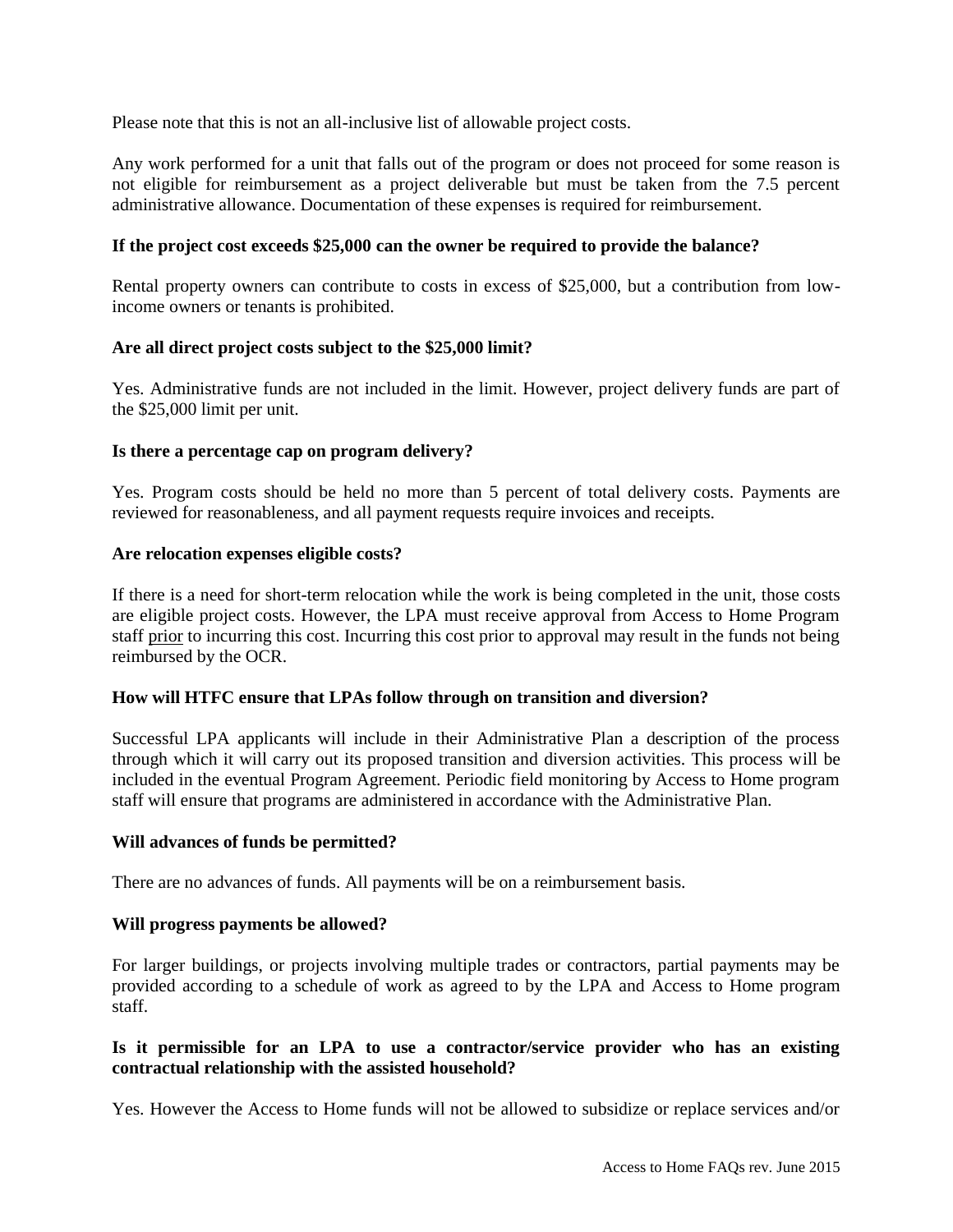modifications that can be funded from other sources.

#### **Who is responsible for on-going rental compliance monitoring?**

The LPA will be responsible for compliance monitoring during the five year regulatory period. LPAs may find it helpful to utilize customer case management or follow up systems that partner service agencies already have in place. Periodic field monitoring by Access to Home program staff will ensure that program rules and requirements are followed.

### **Can an LPA use agency staff to do rehab work? If so, what precautions should be taken and what documentation is required?**

Generally, no. LPAs are required to bid the work out to local or area contractors. In-house crews can only do the work if approved by Access to Home program staff. In-house crews must be qualified and experienced in providing services to the identified customer groups. A method of determining market rate labor costs should also be provided in the Administrative Plan.

### **What are examples of some other programs that may help with funding or performing health and safety work?**

There are a number of energy assistance and home rehabilitation programs that can be of assistance for low income households. HCR administers three such programs:

- The **Weatherization Assistance Program** operates in every county of New York State and provides up to \$4,500 per unit in energy and health and safety improvements in low income homes.
- The **HOME** program provides, among other services, rehabilitation assistance of for owneroccupied homes and rental units.
- The **RESTORE** program provides emergency rehabilitation for elderly New York homeowners.

A complete listing and information on these three programs can be found using the HCR website at: [www.nyshcr.org.](http://www.nyshcr.org/)

The New York State Energy Research and Development Authority (NYSERDA) also operates energy rehabilitation grant and loan programs for low-income individuals. Information on these programs can be found at [www.energysmart.gov.](http://www.nyserda.org/)

#### Application Questions

#### **Are group home facilities and institutions eligible for Access to Home assistance?**

Group and institutional homes in most instances are not eligible for Access to Home assistance. Technical assistance from Access to Home program staff should be requested before an application that targets such housing is submitted.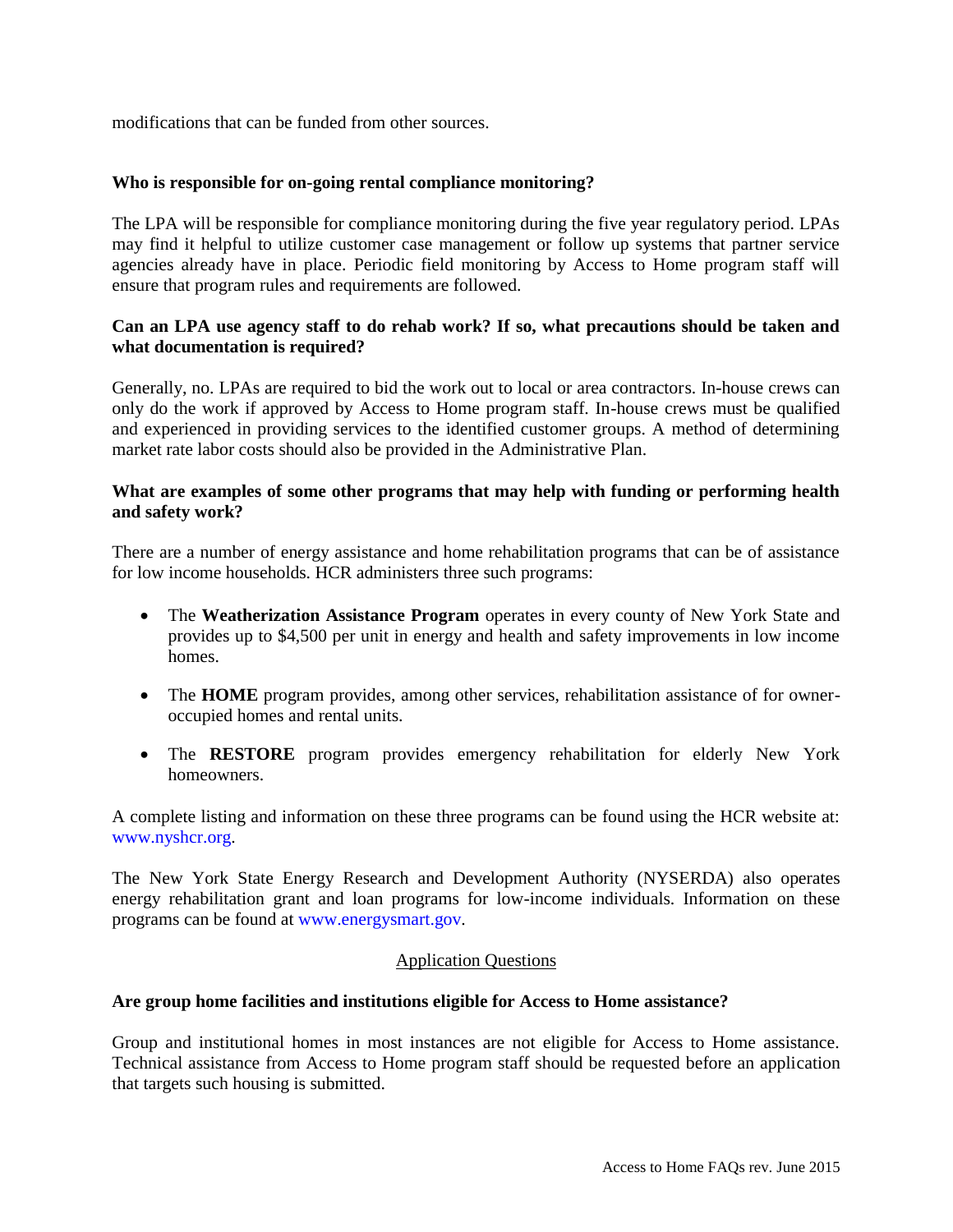### **Who can apply for Access to Home Funds?**

Municipalities, community based not-for-profit corporations, Neighborhood and Rural Preservation Companies, and not-for-profit charitable organizations in existence for at least one year are all eligible to apply for Access to Home funds.

# **Are Cooperative units (Coops) eligible for assistance if the occupant(s) meets eligibility requirements?**

Yes. If the occupant(s) of a coop unit is eligible, Access to Home assistance may be provided, assuming that any required approvals are obtained from the governing Coop board. If an LPA applicant has a significant number of coop buildings in its target service area, procedures to provide service to coops should be addressed in the Application.

# **How will it be decided which modifications are required to allow a person with disabilities to remain at home or to return to the home?**

It is the responsibility of the LPA to adopt a standard for making such decisions, based on commonly accepted practices of the agency or funding program that has primary responsibility for providing services for the type of disability involved. Applicants are required to explain how they will make such determinations in their program application (refer to the Access to Home Application Instructions).

### **Are persons that are frail elderly eligible for Access to Home assistance?**

Yes. Persons that are frail elderly are eligible for Access to Home assistance and are a primary target population for the proposed program. The LPA identifies this target population in the application and describe how services will be marketed and delivered to low-income persons that are frail elderly in the service area.

#### **How will end users or customers be prioritized for assistance?**

HTFC requires the applicant to specify procedures for outreach and customer prioritization in the application. LPAs must follow procedures that result in fair and equitable distribution of assistance. Successful applicants must also adhere to the income targeting goals proposed in their application in the selection of households.

#### **Does a not-for-profit organization need IRS 501(c) (3) designation?**

The Access to Home program does not require applicants to have  $501(c)(3)$  status. Applicants must have been in existence for at least one year and must be incorporated under the New York State Notfor-Profit Law.

# **If the work has already been done before the application is submitted, can the LPA or owner get reimbursed?**

No. Access to Home funds can only pay for work done after the date of the execution of the Program Agreement. Applicants are cautioned that the HTFC will not pay for any work done prior to execution of the Program Agreement.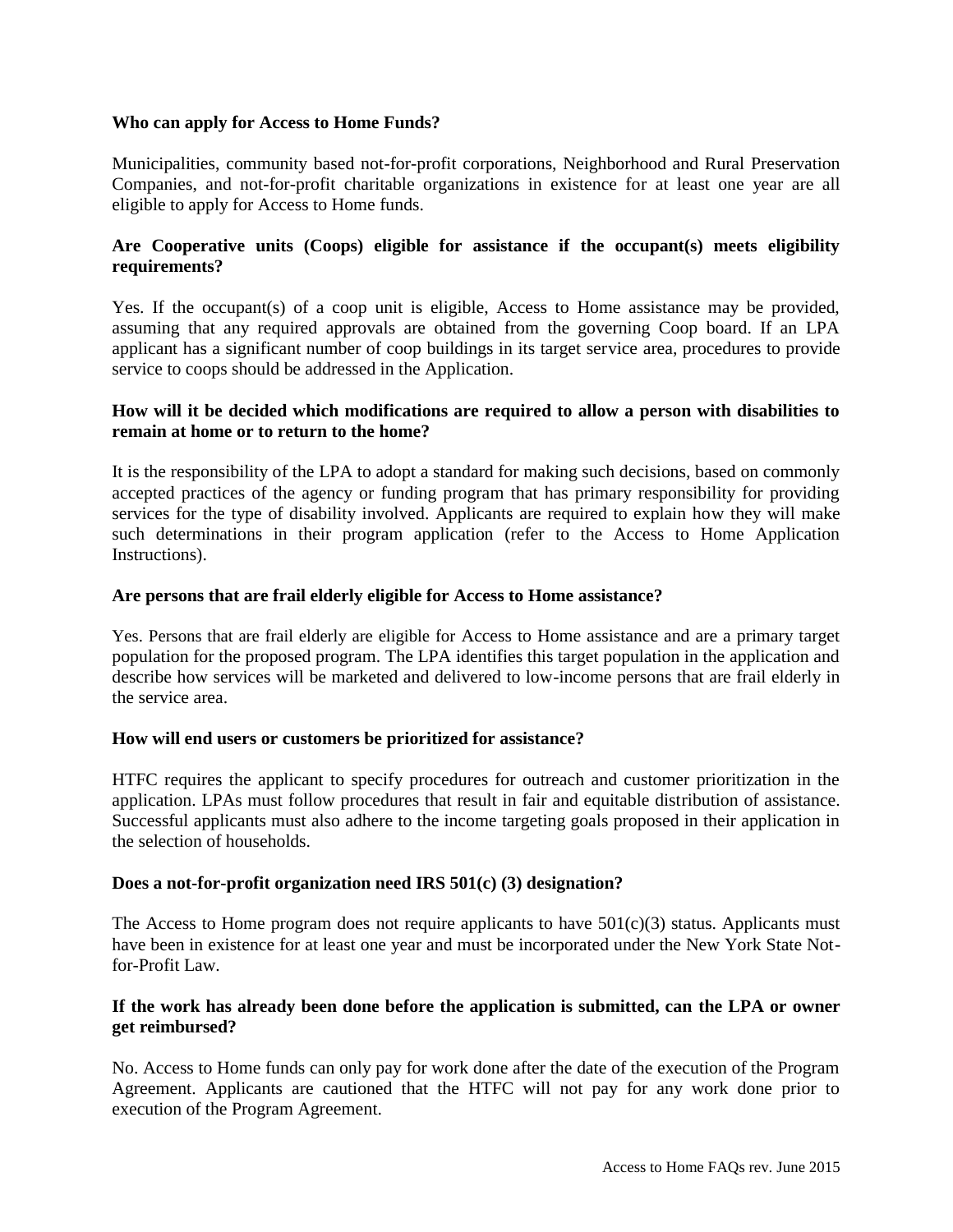### **What Areas are Eligible for funding?**

Access to Home is a state-wide program. Each local Access to Home program must be carried out in a defined service area (the community, neighborhood, or jurisdiction where Access to Home Funds will be invested). Generally, a service area will consist of no more than one county or two contiguous counties.

### **How does an organization or municipality apply for Access to Home Funds?**

Once a notice of funding availability (NOFA) is made available, applicants are encouraged to submit Access to Home Program application exhibits and attachments electronically using the Community Development On-line (CDOL) application system.

Applicants may make a request, based on demonstrated need, to submit a paper application in lieu of using HCR's CDOL. Requests for approval to submit a paper application must be sent to:

#### **NYS Homes and Community Renewal Office of Community Renewal ATTN: ACCESS TO HOME PROGRAM The Hampton Plaza 38-40 State Street, Room 403S Albany, NY 12207**

Only on time applications submitted electronically using HCR's CDOL or pre-approved paper applications will be accepted for review. **Incomplete and/or late applications will NOT be accepted either through the CDOL or paper submission.**

#### **What is the maximum amount of Access to Home funding for which an applicant can apply?**

For the 2014 funding round, the HTFC, through its Office of Community Renewal (OCR), expects to make approximately \$1,000,000 available for the Access to Home Program under the 2014 Request for Proposals. The maximum grant award is \$150,000. The minimum request amount is \$75,000. The maximum assistance that can be provided to a unit is \$25,000.

#### **How is the LPA governed or regulated?**

Administration of each Access to Home Program will be governed by the Administrative Plan that is agreed to by the LPA and the HTFC. The Administrative Plan in the final Program Agreement will be based upon the Plan submitted in the application. Refer to the Access to Home Application Instructions for further information on what needs to be covered in an Administrative Plan.

After awards are made, successful applicants may be asked to revise the Plan to address issues not discussed in the application or to modify sections that are inconsistent with Federal or State regulations.

#### **Is there a match requirement?**

There are no match requirements for the LPA or owners of private buildings whose tenants receive assistance. Applicants must demonstrate that they will be able to secure sufficient resources to administer the proposed Access to Home Program.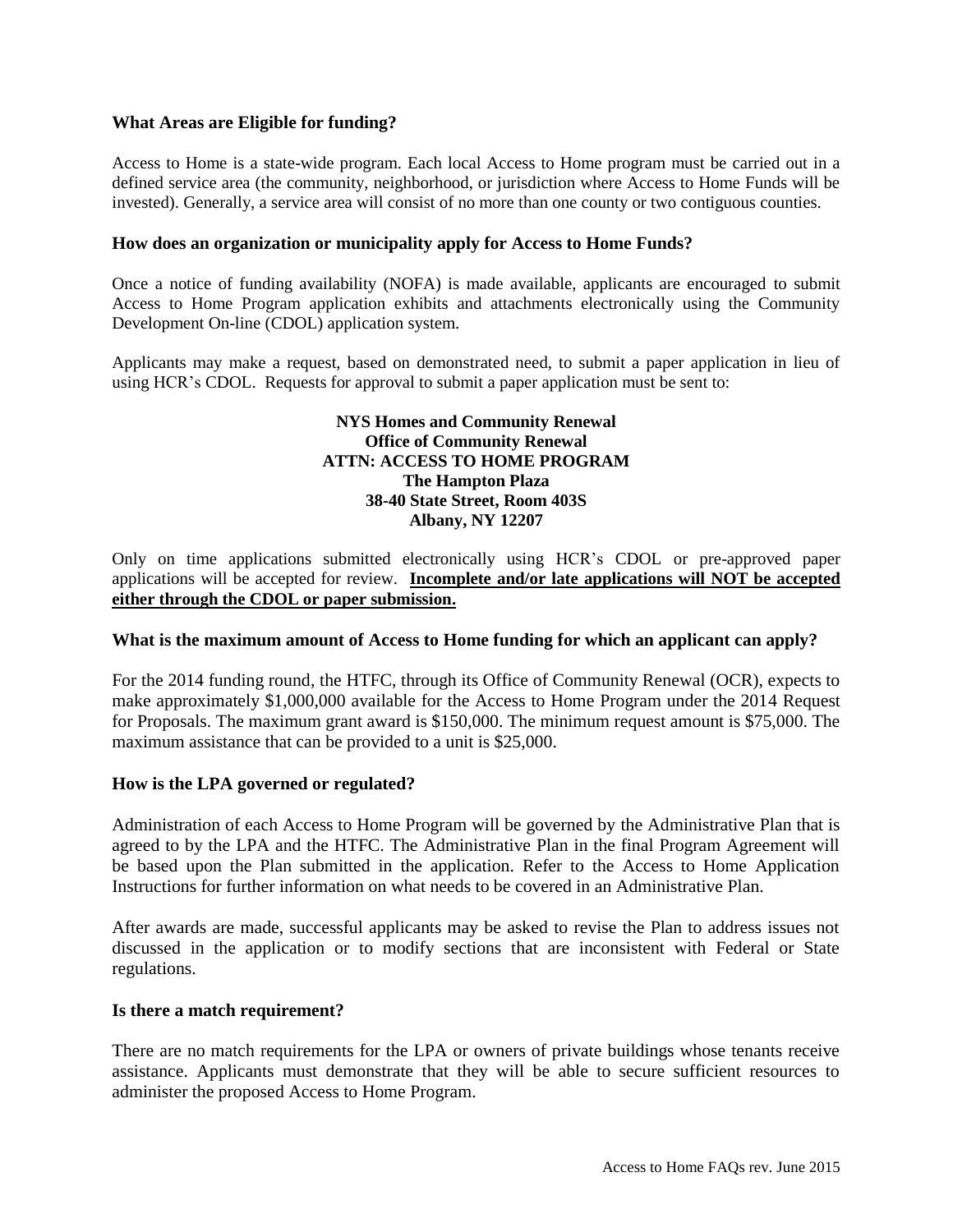Applications that are coordinated with other non-state funds (public or private) are strongly encouraged. Preference is given to applicants that demonstrate a commitment of leveraged funds at the time of application submission.

### **What information or data should be submitted to document the program need and the extent of low income population with disabilities in a specific target area?**

Relevant, current and verifiable data, including but not limited to the most recent Census data pertaining to the target area, should be submitted to show the number of persons age five and over with disability that are below poverty in the proposed target area. A narrative explaining need in the community is also encouraged.

# **Can Access to Home funds be used in conjunction with CDBG, HOME or other community development or economic development programs?**

Yes. Applications that are coordinated with other public programs are encouraged. Further, applications that are coordinated with other non-state funds (public or private) are strongly encouraged. Preference is given to applicants that demonstrate a commitment of leveraged funds at the time of application submission.

# **Can an LPA receive additional administrative support from a municipality or other non-profit entity?**

Yes. The LPA can subcontract with a municipality or other non-profit to provide additional services or support for the administration of an Access to Home Program. The LPA will still be the recipient of the Access to Home award and the LPA will be responsible for the overall conduct of the program.

# **Must the applicant identify specific disabled persons in the application?**

No. Individuals to be assisted need not be identified at the time of application. However, applicants must demonstrate need within the community. This includes identifying the number of low-income individuals/households with a disability and identifying the number of candidates that will be transitioned or diverted from an institutional setting as a result of Access to Home funds.

# **Will any specific type of LPA receive priority points in scoring?**

No. There are no priority points for any specific type of organization. Organizations that have a history of serving persons with disabilities within their community and have successful experience in administering housing rehabilitation programs can receive up to 10 points in the organizational experience section.

#### **Can organizations apply as partners for Access to Home Funds?**

Yes. Two or more eligible entities may partner in one application for Access to Home Funds. Examples of such partnerships could include one between a housing rehabilitation agency and a provider of services to persons with disabilities, or one between a municipality and a housing rehabilitation agency. However, one of the collaborating partners must serve as the LPA and be contractually responsible to carry out the program activities. HTFC will contract with the LPA.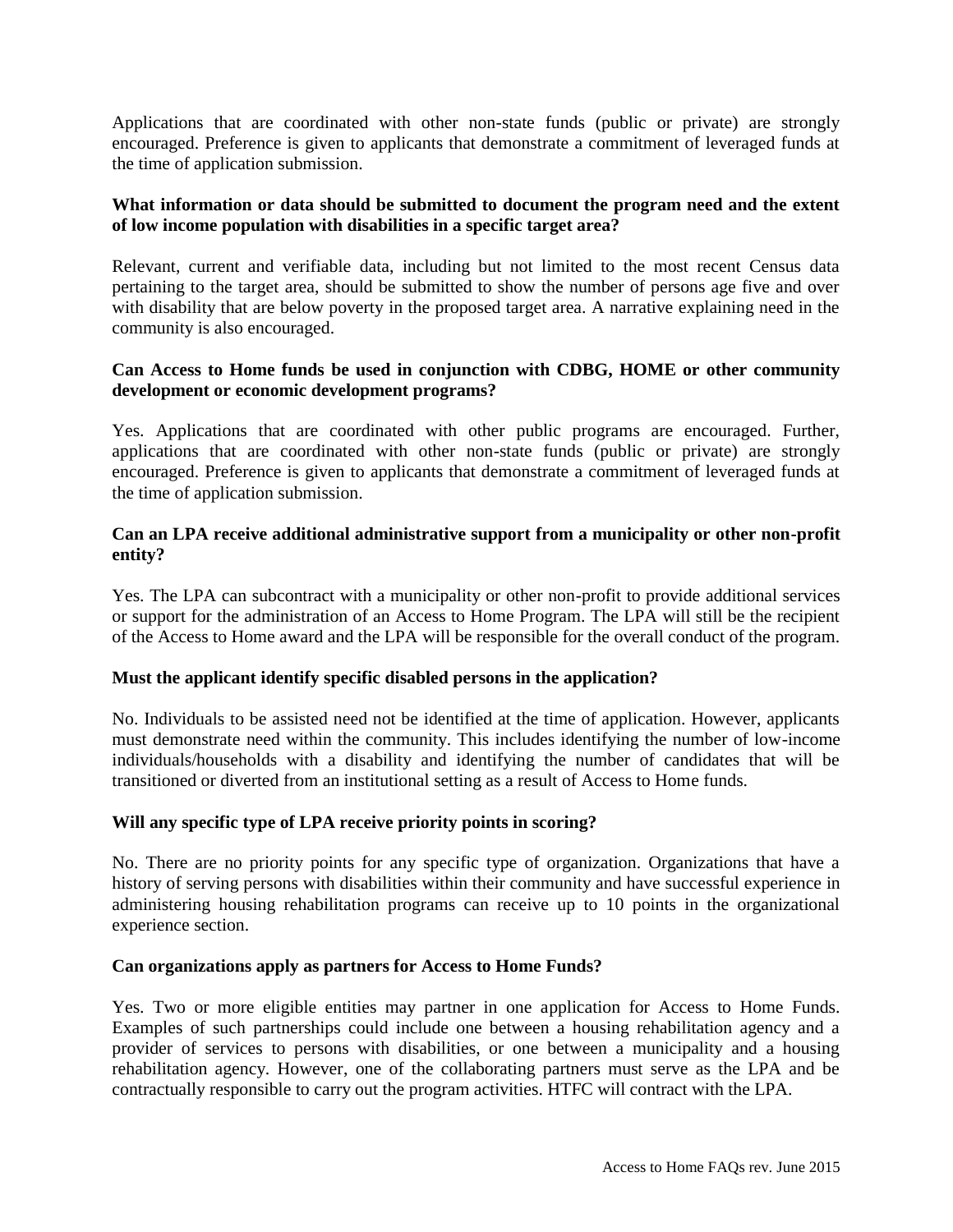### **Does collaborator experience count?**

Yes. Collaborator experience is considered in scoring of the application and should be documented in the application exhibits to receive points. Evidence of a bona fide relationship with a collaborator(s) such as a contract or Memorandum of Understanding (MOU) for the duration of the proposed project period must be referenced in the application.

# **Must the LPA be incorporated as a not-for-profit corporation?**

If a housing agency is to be the LPA, it must be incorporated as a not-for-profit corporation under New York State law. If the LPA is primarily a service provider, and intends to contract with a housing agency to provide construction management or other services, it is not necessary that the housing agency be incorporated as a not-for-profit entity.

# **Can collaboration with a community college be considered as eligible experience if the assistance is for a facility that the college will operate?**

This may be outside the intent of the program and will be evaluated on a case by case basis. The college may be required to provide accessibility in some of its units under other statutes or program requirements and if such is the case, Access to Home funds may not be used.

# **Will unsuccessful applicants be informed of the deficiencies in their applications and be allowed to submit corrected applications in subsequent funding rounds?**

Applicants that are not funded will be offered the opportunity for an exit conference provided by Access to Home program. Subject to the availability of funds and the existence of future funding rounds, applicants may resubmit applications in subsequent funding rounds.

#### **Does Access to Home require utilization of women- and minority-owned business firms?**

Yes. To the extent feasible, LPAs must ensure that outreach to certified women-owned and minorityowned businesses is conducted. HCR's Office of Fair Housing and Equal Opportunity may provide assistance with outreach.

#### **Does HTFC mandate insurance requirements?**

Yes. LPAs must carry a \$1,000,000 liability policy. The LPA must also obtain a fidelity bond in the amount of its largest expected disbursement request, or a minimum of \$25,000. HTFC must be named as additional insured for liability and fidelity insurance policies. Additional insurance may be required prior to contract.

#### **Can Access to Home funds be used in rentals and in multifamily buildings?**

Yes, both rental and owner-occupied housing units may be improved with program funds. LPAs must ensure that Access to Home funds are not used to replace other resources available to building owners of rental properties. Other owners who are obligated to provide these improvements as a condition of receiving government assistance are not eligible for program funds.